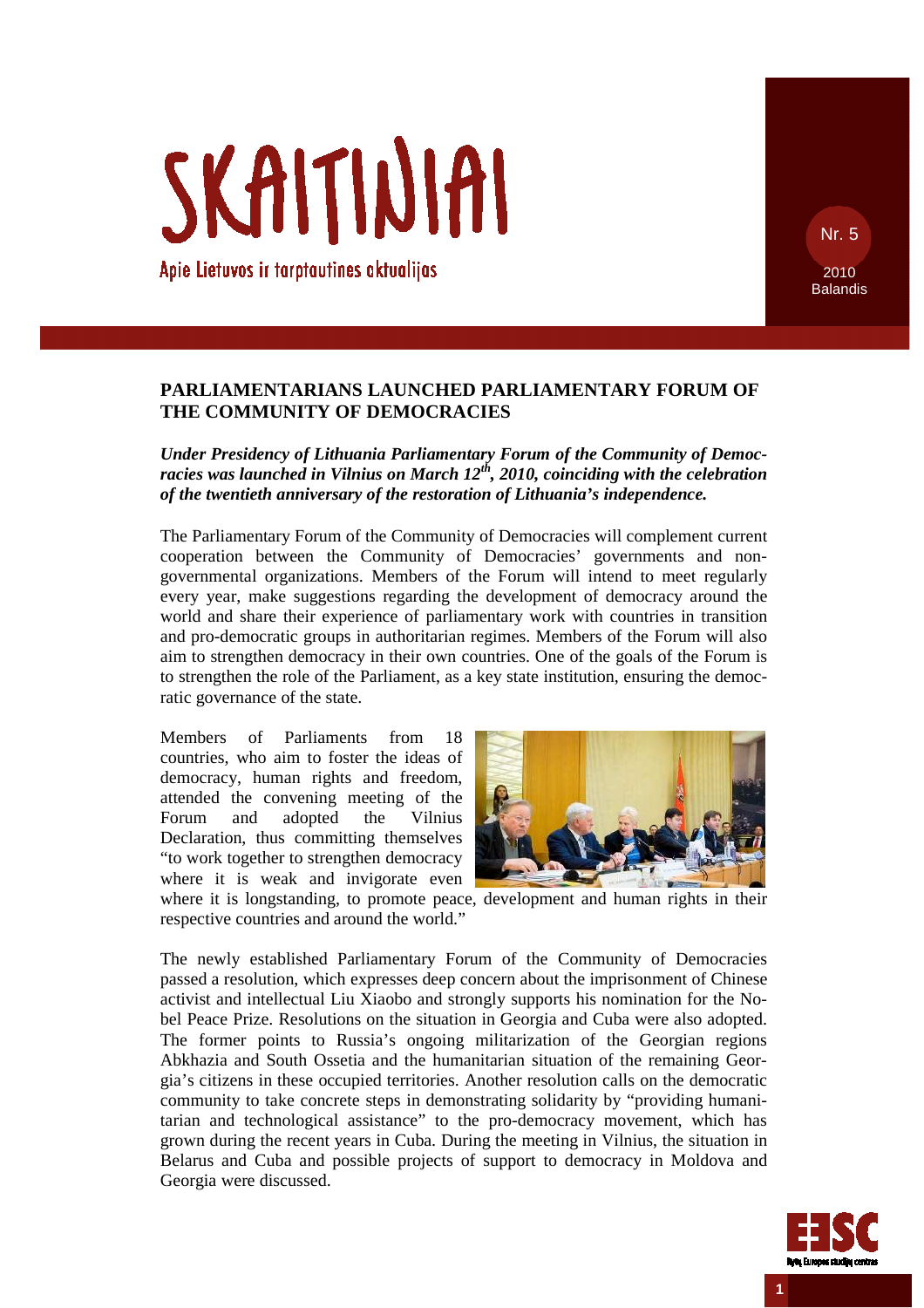

The Parliamentary Forum was launched by 43 Members of Parliament from Lithuania, the U.S.A., other European, Latin American and Asian countries. Patron of this event, Speaker of the Seimas (Parliament) Irena Degutiene, U.S. Secretary of State Hilary Clinton and President of the European Parliament Jerzy Buzek welcomed the Forum meeting.

Long-time member of the United States House of Representatives Lincoln Diaz-Balart, one of the most active Canada's fighters for human rights and democracy David Kilgour, German representative in the European Parliament Michael Gahler, who significantly contributed to Lithuania's Euro-Atlantic integration, leader of the European Conservatives and Reformists group in the European Parliament Michał Tomasz Kamiński, one of the most active participants in the Prague Spring and former Czech Deputy Prime Minister Alexander Vondra, Speaker of the Georgian Parliament David Bakradze and Mexican Senator Adriana González Carrillo were elected as Vice-Presidents of the Forum.

**Eastern Europe Studies Centre presents the outlines of the speeches delivered during the Convening meeting of the Parliamentary Forum of the Community of Democracies.** 

## **Democracy in the 21st century: importance, current challenges and troubles**

Participants of the Convening meeting of the Parliamentary Forum stressed the importance of democracy and freedom in the world, and challenges they face at present.

David Bakradze, Speaker of the Parliament of Georgia noted that *democracy is a success story and a road to freedom* and it should be spread around the world. "The story of Europe is a story of expanding democracy and a story of expanding borders of Europe  $\langle \ldots \rangle$  I believe that the story and logic of Europe is the logic of enlargement, inclusiveness, democracy and freedom, and there is no other way" – he said, suggesting to take freedom and democracy as a baseline of the forum agenda, since "it's impossible to achieve freedom without achieving democracy and it's impossible to build democracy without having a freedom".

Borys Tarasyuk, the Chairman of European Affairs Committee at Rada (Ukraine), invited everybody to be awake, aware and active - "<…> *democracy needs our everyday protection and promotion*, and democracy is value based, democracy should be protected and nobody has the monopoly on democracy <…> So we have to protect the democracy first, and second we have to help those countries where democracy does not prevail yet."

Former member of the parliament of Canada, member of the Board of Directors of the Council for a Community of Democracies David Kilgour stressed the importance of pluralism and the role of the citizens - "The waves of multiparty democracy sweeping

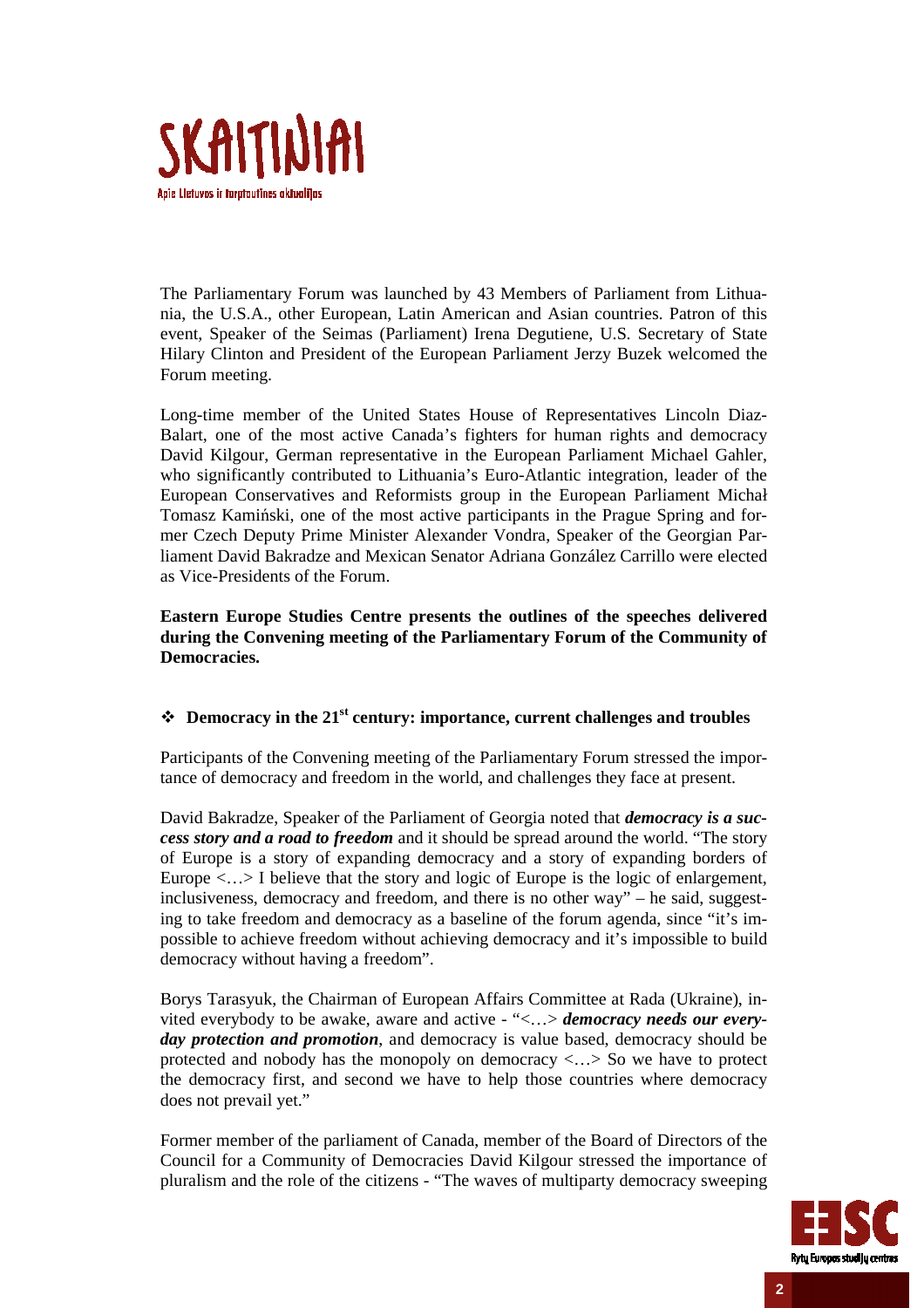

through much of the world during the last 30 years are an extraordinary achievement. *Democracy subordinates states to citizens; we own our governments, not vice versa.*" He addressed the participants of the meeting - "We, democrats, place the governance process above ourselves; we must be disciplined as many have said this morning through engagement and participation <…> We owe humanity the continued spread of multiparty democracy, pluralism and human rights. Human dignity is ultimately indivisible in our shrunken world."

Former U.S. Congressman Dennis Hastert drew the attention of the colleagues that "*democracy is an evolving process:* you just don't have a birth of democracy <...> Democracy comes from experience and reaching out and working to bring people together. It just isn't something that we talk about." He gave the example - "Today USA is certainly a different country than it was



50 years ago. So again I say democracy is an evolving thing. The voting rights of African Americans are very different today than it was 50 years ago, the issue of civil rights has changed, has evolved. Economic opportunities for certain groups of people, especially the liberation of women has changed in 50 years and this is democracy that we fought for a long long time."

D. Bakradze adhered to the statement of D. Hastert – "I also believe that the *approach of the Forum - never to assume democracy is achieved and that it must always be strengthened* - provides a helpful framework for all of us to engage without feeling that we are being weighed or measured against our neighbors."

D. Hastert criticized the prevailing Euro-centrism of the democracy, inviting for a broader democratic dialogue and inclusiveness. "We, who understand democracy maybe a little bit better, *we should not impose our democracy on everyone else*, but should help other democracies deliver transparency and dialog and help to understand institutions of democracy **<…>** *democracy cannot be Eurocentric*. There are other democracies in the world who want to be part of economic process and part of the dialog, *so please include everybody*." He also pointed out the importance of diverse historical and political backgrounds and the challenges they provoke for the development of the democracy in different continents and different countries:

"Lithuanians have diverse backgrounds; however, they constitute the Lithuanian nation, so do the Czechs, or the Slovakians, or whoever we want to talk about. But in the US nobody is indigenous except for American Indians. In the US, everybody has come from someplace else and everybody has brought religions and values, and economic systems, and cultures, and philosophies, and heritages. *And the problem or the challenge is how do you melt those together and* 

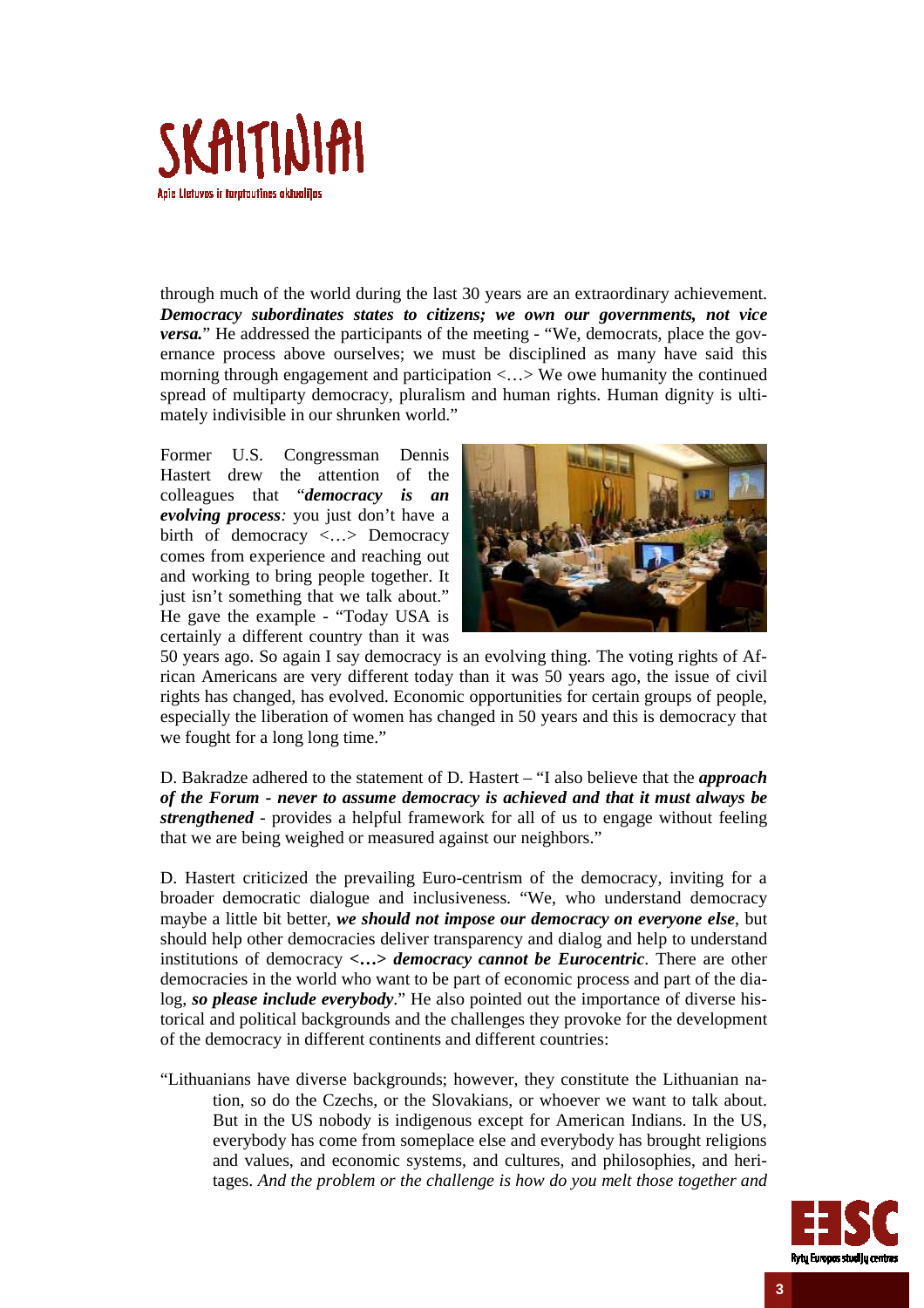

*form one government, one something that functions, that gives people the ability to achieve.* The only common denominator for all these things is the *value of the individual, the rights of the individual, and the respect for the individual*. <…> When dealing with US you are dealing with a lot of different personalities and national personalities: you are talking about Irish, Poles, Lithuanians, Germans, Norwegians, Scots, Swedes, Turks, Chinese, Indians, Cubans, Japanese, Thais, Mexicans, Czechs, Israelis and from all over the world, all in my district and many many more, and that's what's typical."

Karel Schwarzenberg, Senator, Former Czech Foreign Minister, insisted on solving inner problems of the democracies – "Especially in Central and Western Europe we should remember that *democracies are in danger from inside* too due to a spring of radical movements <…>. And we see that there are no perfect democracies, we have the feeling that the European Union doesn't solve elementary problems <…>. First of all, we have a core for a strong man, and we have a core for the strong nationalism, and against the European idea, against the idea of common effort, liberty and democracy, and of rule of law. I do think we should mention this problem too – because as long as we are in our countries united for the defence of liberty, rule of law and democracy, *I am not afraid of the enemies from abroad, from outside, but at the moment we are not so sure about ourselves then the danger really starts.* That's the most dangerous moment, and *I see that in some countries there are forces who are questioning democracy, questioning liberty, and questioning the right of the neighbour countries to have the same rights as themselves*."

Jón Baldvin Hannibalsson - former Member of Parliament and former Minister of Foreign Affairs of Island – enumerated "concentration of power, concentration of wealth, disregard of egalitarianism, the allowance of inequality that breaches the social consensus" as negative tendencies in the process of the democratic development. He gave the example of Island's recent problems:

"Iceland was the first major victim of the international financial crisis and the one that has suffered most. Essentially it is that three plutocratic cliques with easy access to unrestrained financial markets abroad organized their banks in such a way that in 6 years time they became tenfold bigger than the national product of Iceland operating abroad and then house of cards fell, they left behind debt that was 4 times the GNP for the Icelandic taxpayers to pay. What happened*? It was a concentration of wealth in the hands of the few. It was the total disregard for the duty of the democratic state to restrain their greed through law. They put themselves above the law, and the regulations and the supervision. The democratic state has a role to play because it should be the guarantor of public interest, it should keep those who usurp power in the name of money, or ideology, it should keep them under the rule of law responsible to the public interest, because no one should be above the law.*"

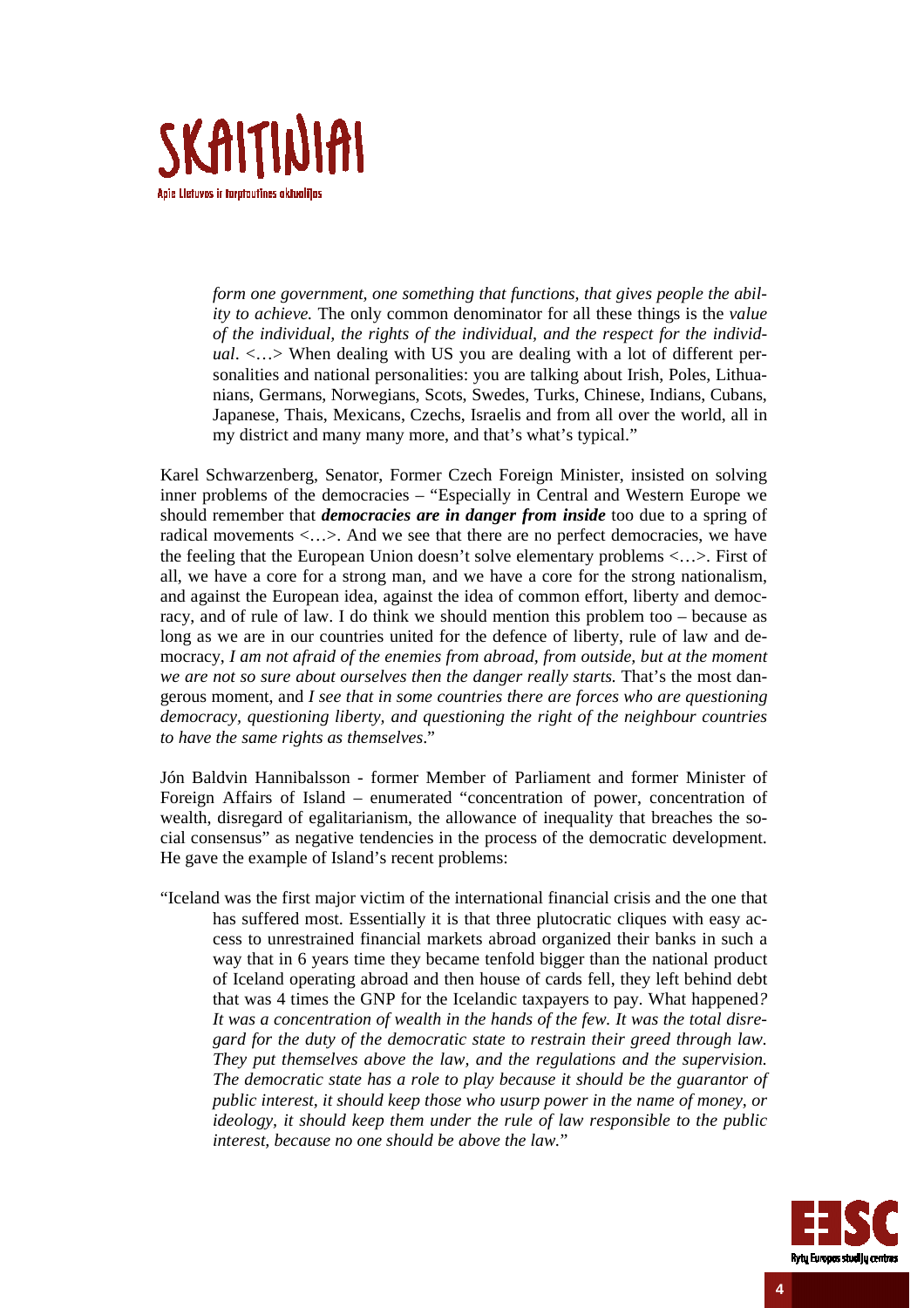

### **Goals and future activities of the Parliamentary Forum**

Czech Senator Alexandr Vondra said Vilnius Declarations is "*just a bone without any meat***"**, and encouraged colleagues to discuss specific problems, set goals and outline real activities, real actions of the Parliamentary Forum. Parliamentarians discussed the goals and the future activities of the Parliamentary Forum during the morning session. Regions and countries of preference for the future activities were suggested, representatives of Georgia and Moldova invited members of Parliamentary Forum to contribute to the development of democracy in their countries.

It was agreed that parliament being the institution representing people's will plays a crucial role in ensuring democratic governance, therefore efforts have to be put in order to strengthen parliaments. Lincoln Diaz-Balart said "we come together to emphasize our belief that parliament embodies democracy best as a central institution which expresses the will of the people." He invited to "cooperate in strengthening democratic institutions, primarily parliaments in transition and pre-transition countries", so that "the Parliamentary Forum will stand on the side of those who work for democracy where liberty is still a yearned for dream."

Zbigniew Romaszewski, the Deputy Marshal of the Senate of Poland, lamented "I mean a certain degradation of the parliament for the sake of the executive, we have the emergence of new powers and the media has an influence for the form of democracy. These are the main problems that we face today."

Adriana Gonzales Carillo, Senator of Mexico, noted down the importance of a strong and pluralist party system for the development of democracy in Mexico - "We have to change the party system, so that parties become entities representing public interest open for agreement. We also have to make plurality our strength and not a barrier, the diversity and complexity of the political representation has to give life and dynamism to democratic system."



Mihai Ghimpu, the Interim President of Republic of Moldova, Chairman of the Parliament of the Republic of Moldova presented the difficult situation Moldova faces these days  $-$  "we have a constitutional crisis; however, we hope to overcome it this year. We have been gravely affected by the economic and financial crisis resulted in poverty and reduced development of the country. We have faced

other problems such as corruption, inadequate development of the country, huge budget deficit, and insufficient social protection of citizens. However, these difficulties are regarded as challenges and we are ready to meet them." He invited participants of the Community of Democracies' Parliamentary Forum to pay a visit to Moldova and help to find the best solutions to the problems he mentioned.

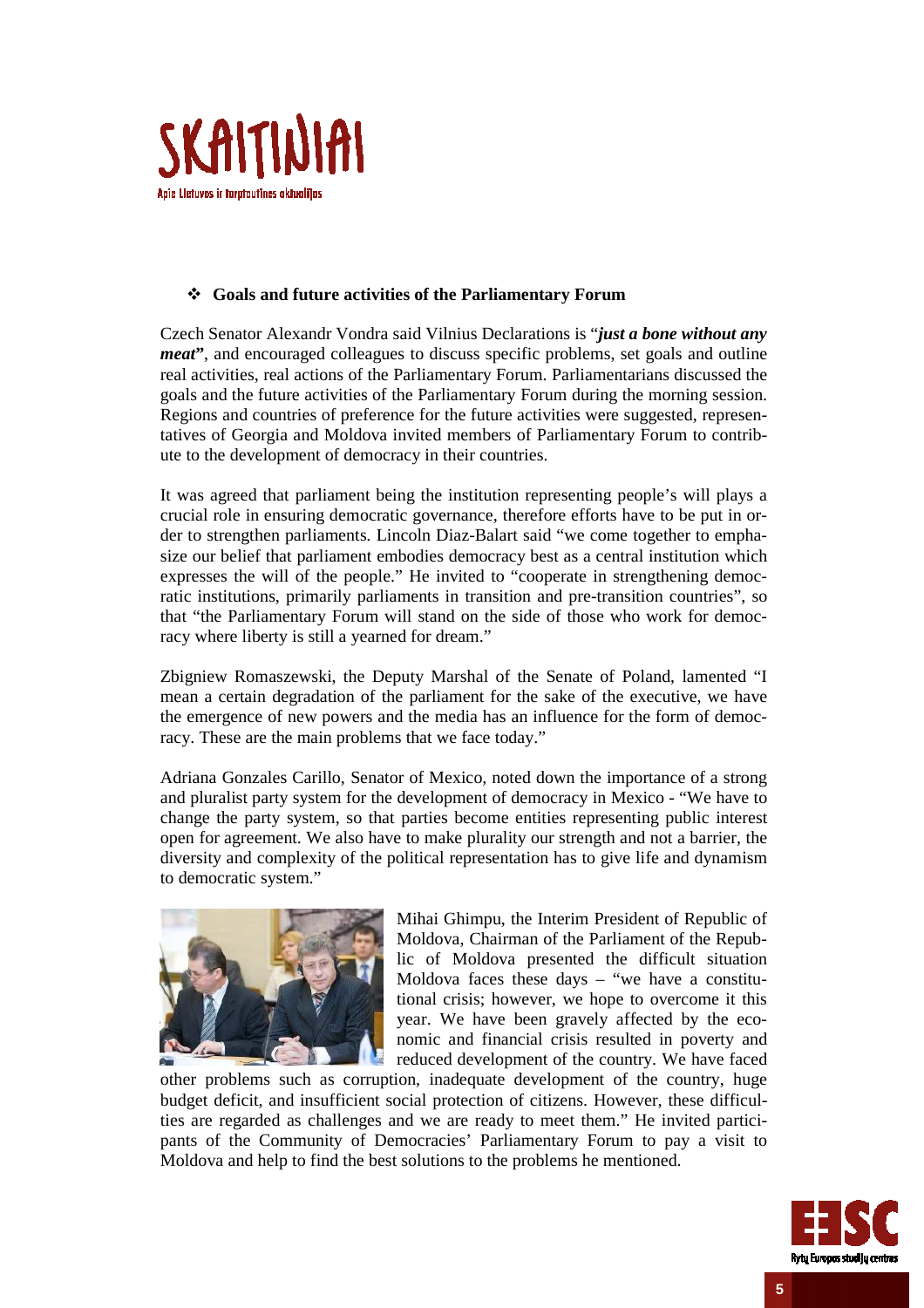

Speaker of the Parliament of Georgia David Bakradze was more explicit; he invited all members of the Parliamentary Forum to contribute to the development of the main democratic institutions in Georgia. "When it comes to democracy, I think one of the defining points is *internal political system*: how countries arrange, how system of checks and balances works and how internal political system functions. So I think *sharing national experience could be an interesting and helpful idea within the framework of our Forum*." – He said, and offered 4 areas of activities where members of the Parliamentary Forum can cooperate and contribute the development of democracy in Georgia by sharing experience and giving examples: (1) Work of the Constitutional Reform Commission which is currently preparing recommendations for the best model of power distribution in the country; (2) Strengthening Georgian Parliament; (3) Strengthening the role and status of the opposition in the parliament; (4) Strengthening political parties; (Find more details of the speech in Box 1.).



Bakradze also expressed his will to share Georgian experience with other countries. He said to believe that the Parliamentary Forum *can serve as a very important bridge connecting EU and NATO members and aspirant countries* "I see <…> this gathering representing countries which are already EU and NATO member-states and countries which aspire to join that club and to become EU and NATO member-states. <…>

This is a bridge for experience sharing, this is a bridge for ideas what can we do together*" – he said*.

D. Hastert supported D. Bakradze's statement about the exclusive role of the opposition in the system of democratic governance - "<…> The opposition is important to democracy, because when too much power is accumulated in one place all of a sudden you don't have democracy. And the only way to equalize that is to have *opposition*  $\langle \ldots \rangle$  that makes democracy work;  $\langle \ldots \rangle$  Democracy depends upon an open political debate. As our friend from Georgia talked about, opposition is vital for such debates to take place, there has to be a dialog, or a multilog of some kind in a Congress."

### **Box 1. Extracts of the D.Bakradze's speech**

1. "We set up an independent *Constitutional Reform Commission*. The idea of this commission is to come up with recommendations <…> for the development of the Georgian state, of Georgian democracy, what could <...> be the best model of power distribution in the country. The commission is composed in a very inclusive and balanced way, it includes representatives of different political parties, basically 20 political parties together with academicians and lawyers, it includes representatives from NGOs and civil society. The idea is to come with a compromise, to come with new ideas what could be the best model of power. <…> We expect that this commission will submit a draft constitution by late summer of this year. *We would be happy to share these findings with all of you, my friends and we would be happy to get your* 

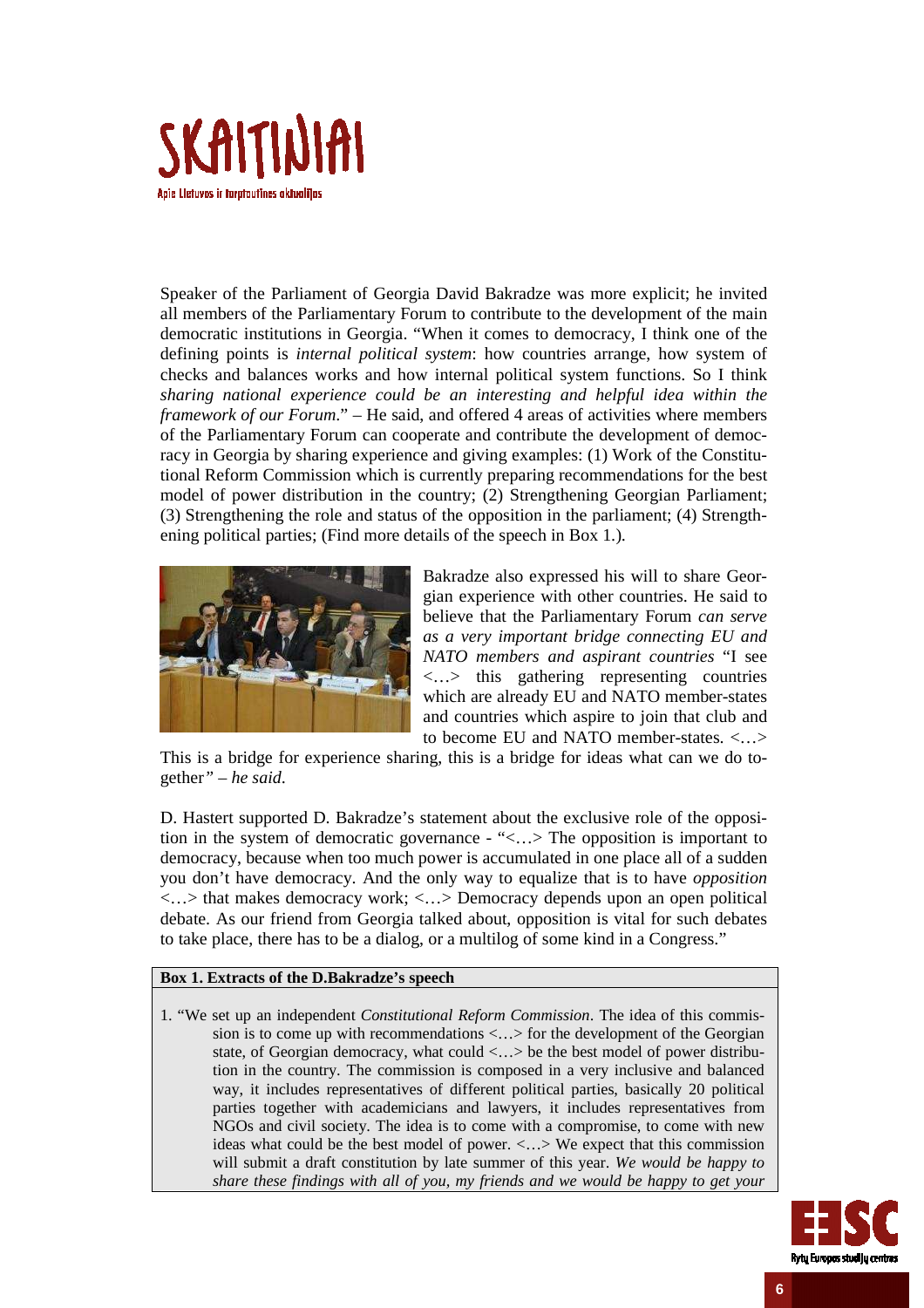

*feedback as well. So I think this could be one small contribution and direction on which we offer to work together."*

- 2. "<…> of course we are all here parliamentarians and the second point may be regarding the *specific role of parliament within this process*, because I think everybody agrees that parliament is a cornerstone of democracy in every country. *A strong parliament is absolutely essential for a strong democracy***.** <…> *We are now working in Georgia on strengthening our parliament* and part of the constitutional reform which I mentioned would be exactly and specifically the strengthening of the Georgian Parliament. *So again, we would be happy to share our findings and to listen to your experience on how we can make the parliament a strong institution, a cornerstone and a central place for the democratic processes in our country"*.
- 3."<…> *for a strong parliament one needs to have a strong opposition within that parliament.* <...> That is again one of the directions on which we are working nationally and one of the directions on which we would like to hear more from your countries: *what are the functions of opposition, what is the role of opposition within the respected national parliaments of your countries and what we can do, because a strong opposition in a parliament is a precondition for healthy political debates* which in turn are a precondition for healthy political process in a country. And a healthy political process is a precondition for democracy. Thus *by strengthening the role of a parliamentary opposition one strengthens democracy and a normal political process, so we would be interested to listen to experiences of your respected countries and your respected parliaments in this direction*. "
- 4. "Another point which is just as important for a democratic governance and on which we would like to offer more debates within our Forum is the **role of political parties** in our countries. *It is not a secret that in many countries with transitional democracies, Georgia for example, the system of political parties is still weak, it's still based on personalities, it's still based on leaders, rather than a system of values, system of fundamental beliefs.* So, we need to strengthen political parties, we need to strengthen system of political parties, and that is one of the challenges which we have now in Georgia on our political agenda."

#### **Frontlines of fight for democracy and proposed actions**

Member of the European Parliament, Chair of European Conservatives and Reformists Michal Tomasz Kaminski noted that freedom and democracy are under danger at present not only in Central and Eastern Europe; he outlined "three borderlines and three frontlines of fight between democracy and forces of evil". The first frontline the "whole post-Soviet zone, in which we are confronted with the growing Russian imperialism", the second one is the Middle East, and the third one is Latin America and Central America "where we still see the brutal communist dictatorship in Cuba, the so-called "Chavezian socialism" in Venezuela. He seconded the observation of Vytautas Landsbergis – "countries which are on the bad side, they are ready to cooperate." For example, cooperation between Belarus and Venezuela, and connections between Iran and Venezuela – even though these countries have nothing in common



**7**